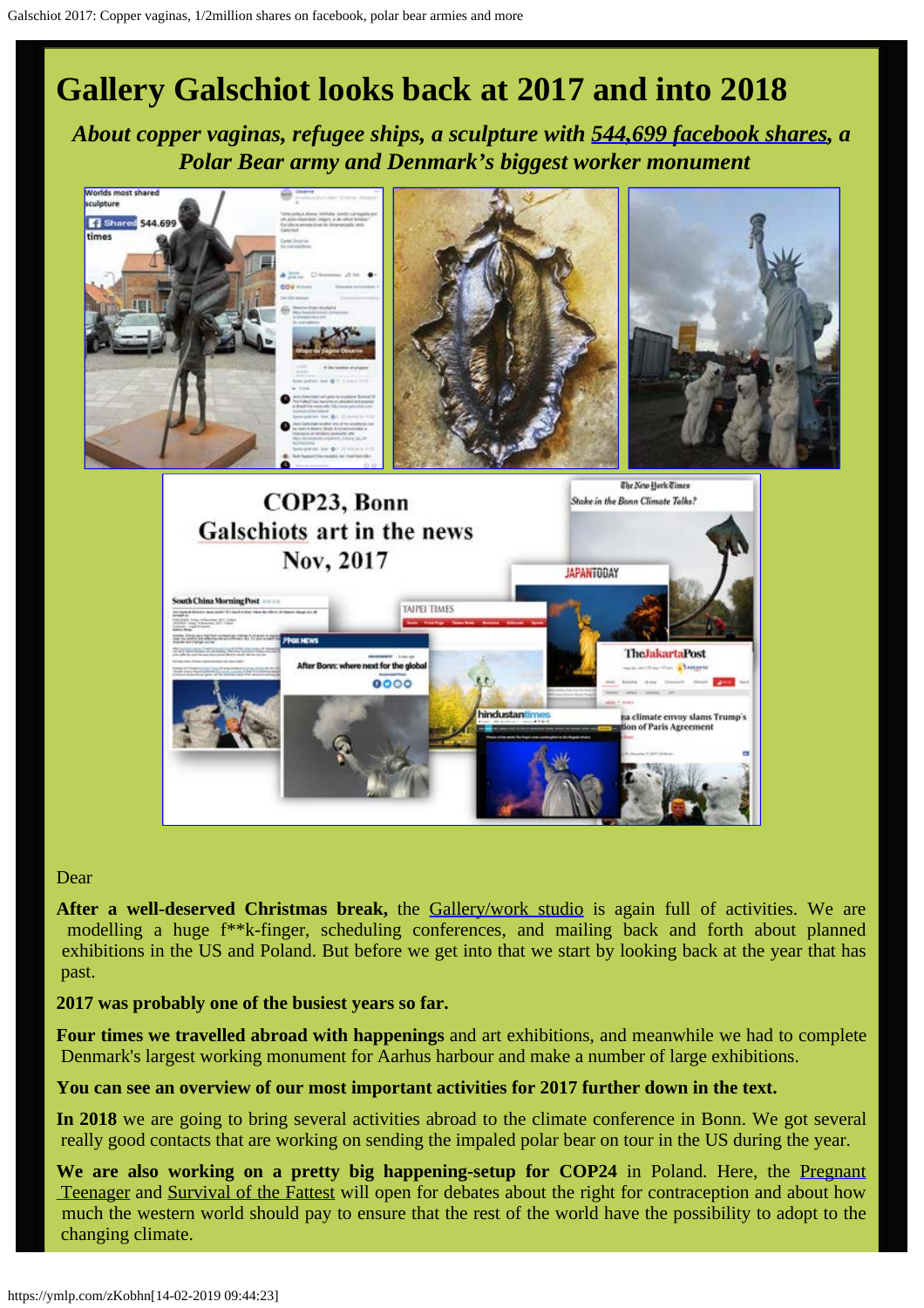**Apart from that** we are preparing a number of huge exhibitions in Denmark during the year.

**But right now** we are completing a middle finger in support of the national charity event in favour of the world's poor. The sculpture is to be auctioned at the charity event, but at the same time it raises the question about the dilemma that Denmark has decimated its national development aid a 100 times more than we can ever hope to collect at this charity event.

We hope you will continue to follow the [gallery'](http://www.gallerigalschiot.dk/index_en.html)s doings in 2018. If you visit Denmark, do come by Gallery Galschiot in Odense and say hello and see the place. We always have a pot of coffee waiting for you.

*Many greetings and a happy new year!*

*Lasse Markus, chief communications officer, and the people at Gallery Galschiot.*

### **Galschiøt's activities in 2017**

## **January**

**We had a large number of visitors during the winter** at our ope[n Gallery / Work studio i](http://www.gallerigalschiot.dk/index_en.html)n Odense, Denmark. We had finished 4 out of 7 'harbour workers' for Denmark's largest working monument and curious visitors came by to see how it got along. Also one could see the huge sculpture Fundamentalism at the entrance to the gallery.

# **February**

**Half a million** [shares on Facebook](http://www.facebook.com/Observesempre/photos/a.1714801268760719.1073741828.1709260422648137/1855870131320498/?type=3&theater)**!** A quiet day in February we suddenly encountered a facebook picture of Galschiøt's sculpture Survival of the Fattest. We knew that the sculpture was popular but that it had been shared a quarter of a million times (today 544,591 times) in Brazil alone came as a shock to us. The image is one of the most shared on facebook and the most shared image of a sculpture on facebook ever! See for yourselves on **[Facebook!](https://www.facebook.com/Observesempre/photos/a.1714801268760719.1073741828.1709260422648137/1855870131320498/?type=3&theater)** 

**The impaled Polar Bear,** [Unbearable,](http://www.galschiot.com/unbearable/) became part of a climate art exhibition in the Danish city of Hammel.

**In the meantime, [Gallery Galschiøt](http://www.gallerigalschiot.dk/index_en.html) super volunteer Aske Kreilgaard** toured Denmark, telling about his experiences in the now closed refugee camp in Calais also known as 'The Jungle'. His lectures have been an eye opener for a lot of people.

### **March**

#### **March became one of the less fortunate months at the gallery.**

**Our 30,000-liter galvanic tank leaked,** so we had to fill all the fluid into large containers so that it could be repaired. Fortunately, we were prepared for such accidents, so neither employees nor the Danish sewers got harmed. But we had to postpone a lot of our planned work which was nearly a catastrophe.

**Later a sneaky thief tried to steal the gallery van**. The thief could not start it, but the car was completely damaged, and we had to acquire a new car which is rather expensive in Denmark.

**Does our fear eat up our souls?** The question was the title of an exhibition in connection with the European Action Day against Racism. Refugee-sculptures and Inner beast sculptures initiated the debate about "the strangers" and how we react to them. Jens Galschiot expressed it this way: *["It's not the strangers, but our reaction to the strangers that threaten](http://www.galschiot.com/my-inner-beast/)  [our culture and values."](http://www.galschiot.com/my-inner-beast/)*



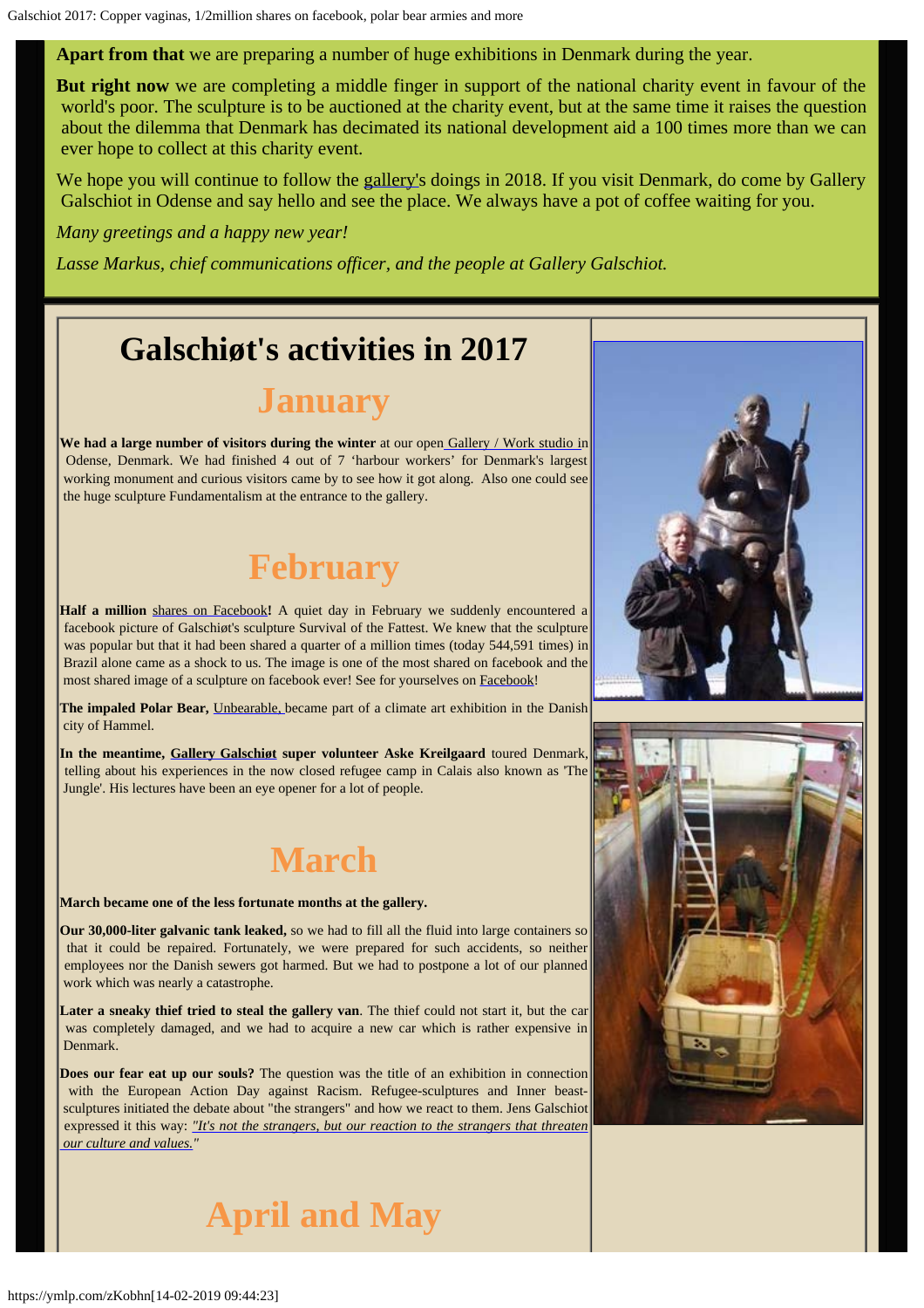#### **In May, a lot of things happened so we better start with the funniest story**.

**As a giant sculpture by the Danish artist Cronhammar was mistakenly scrapped**, Gallery Galschiot debuted (officially) as art-thieves. Jens Galschiot went to the 'crime scene' and took some parts of the broken sculpture. The remains will be used for an 'idiot award' – given to people that do something really foolish.

**In New York,** a small model of the impaled polar bear became part of the C02 Earth Day Bike Ride. It was the Danish Green party that had gone to the USA to fight for the climate cause and they brought the polar bear sculpture.

**We opened a new exhibition with the huge sculptur**[e Fundamentalism](http://fundamentalism.dk/en/) in Holbæk, Denmark. During the summer, religion and culture were discussed all around the city and the project was used for education in schools and at institutions.

### **June**

**Remember Tiananmen:** As always, we started June by sending a collection of articles from the days surrounding the massacre at Tiananmen Square in Beijing in 1989. In China it is forbidden to talk about the massacre and a big part of the Chinese citizens don't know anything about it. However after the massacre, our friends in Hong Kong's Democratic Alliance gathered the press coverage from the days of the massacre. We have scanned this material and as we send it out, we urge that it is shared (especially with Chinese friends) to make sure that they know what really happened[. The articles can be downloaded here.](http://www.aidoh.dk/?categoryID=183)

**Documenta 14 - The Refugee Ship and the campaign ['To Arrive Safely'](http://www.outlaw-diestiftung.de/home/).** We chose to mark the world's most prominent art exhibition Documenta14 in Kassel with a refugee boat with 80 copper refugees on the Fulda River, which passes through the city of Kassel. The event marked the start of the campaign To Arrive Safely and Do not Feed Your Inner Beast. Also we published a Manifesto on the role of artists in a globalized world. The events were not part of documenta14 but rather an urgent wake-up call to the established art world to become an active player in the world's development.

# **July and August**

**Fundamentalism** [Exhibition in the European Parliament. F](http://www.galschiot.com/the-european-parliament-2017/)inally, with MEP Bendt Bendtsen's help, we managed to display parts of the Fundamentalism project right in the middle of the European Parliament. Earlier on Martin Schulz had banned the exhibition of the bigger sculpture, so we set up the smaller sculptures The Pillars of Scriptures inside parliaments. For a whole week we were there, discussing religion and culture with the EU parliamentarians. [More about the project.](http://fundamentalism.dk/en/)

**After 3 years of work, we erected Denmark's** [largest worker monument](http://www.galschiot.com/dockworkermonument/) at the port of Aarhus. It was a huge relief for us all as the project had put a lot of pressure on the gallery, its employees and artist Jens Galschiot. On the other hand, it was a fantastic varnissage with a Symphony Orchestra and speeches by the mayor and several other prominent people. We were all happy and proud of the work – in fact we still are.

## **September**

**September was a good month to visit the gallery in Odense for several reasons.**

**First, Gallery Galschiot was filled with vaginas.** Yes, nothing less! While we had invaded documenta14 in Kassel in June, we met two girls who offered help at the workshop. It was a tattoo artist from Venezuela and an art therapist from Germany, and together they ar[e Rolling](https://www.rolling-tattoo-therapy.com/)  [Tattoo Therapy.](https://www.rolling-tattoo-therapy.com/) They became involved in an old project of making "artistic poetic vaginas" that is to try to capture poetry in the female genitals. So there were huge wax and copper vaginas everywhere in the gallery.









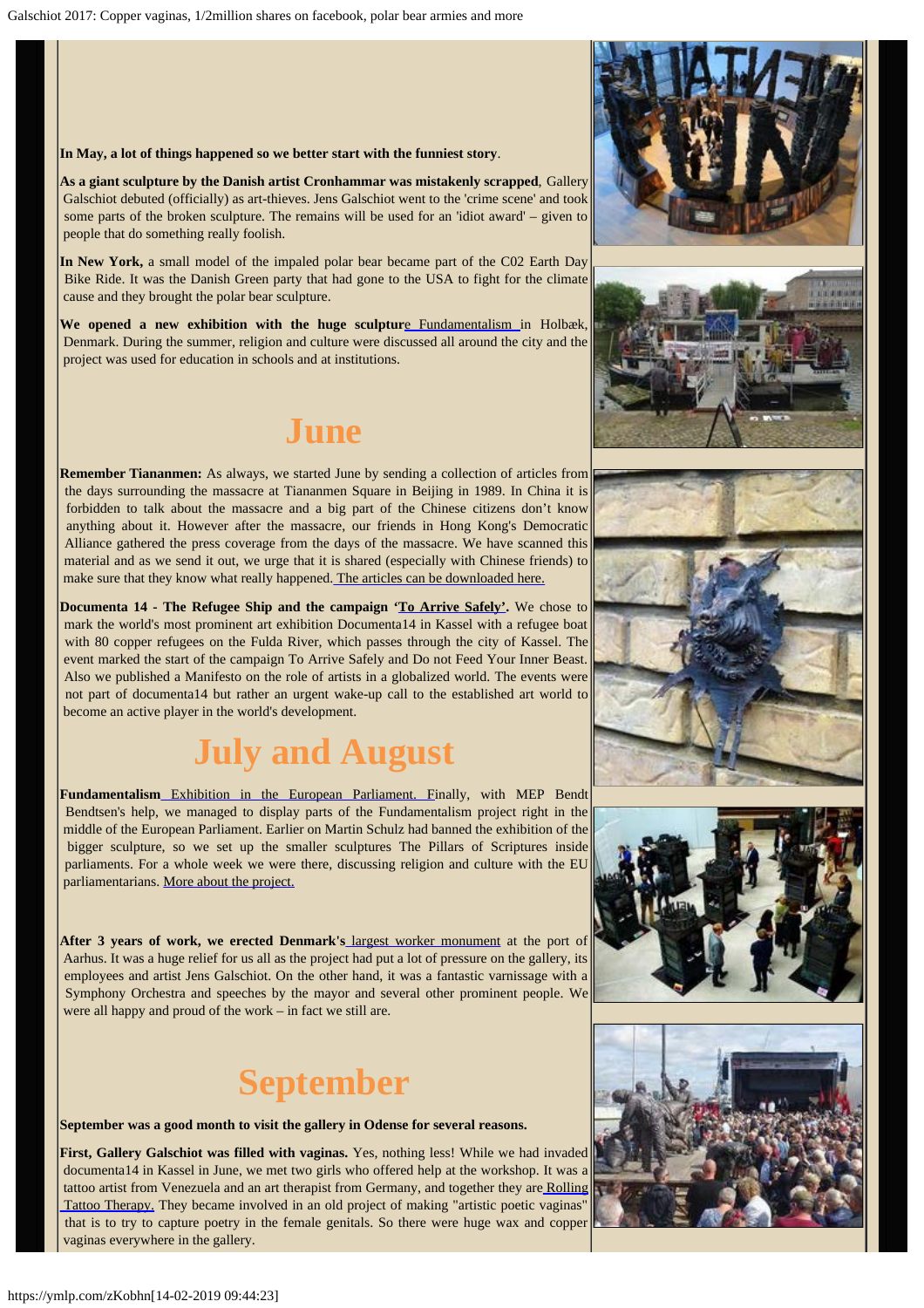Later, we invited to an international concert at the gallery with Rasmus Lyberth from Greenland and Bola Suriana from Mexico.

**After three good months** in Holbæk we moved the big fundamentalism sculpture to Vejle where it was debated in schools, libraries and in the city's public space.

**In September we had two conferences at Gallery Galschiot**, which is becoming more and more popular as an exciting and inspiring place where organizations and companies can meet.

## **October**

**The refugee ships' extensive [tour](http://www.outlaw-diestiftung.de/aktivitaeten/veranstaltungen/mit-sicherheit-gut-ankommen/) around German ended in Berlin** with a huge party for everybody involved. It has been some intense months for the German organization Outlaw.die Stiftung who has been in charge of the campaign. They have visited 24 German cities with two refugee ships and the activists have lived on the ships to look after the copper refugee sculptures. During the trip they experienced right winged nationalist demonstrations against the project and much more.

# **November and COP23**

**Throughout the year we planned** and arranged happenings in connection with [COP23](http://www.galschiot.com/cop23-in-bonn/)  [climate conference in Bonn in Germany](http://www.galschiot.com/cop23-in-bonn/) and in November we finally got to see it through. .

**The impaled [polar bear](http://www.galschiot.com/cop23-in-bonn/)** was exhibited in a park next to the conference center, along with Galschiøt's sculptures of climate refugees and the smoking Statue of Liberty 'Freedom to Pollute'.

**At the Demonstration, we had hired Donald Trump** to drive in an open public carriage, with the 6m tall smoking statue dragging behind, followed by an army of polar bears, including a polar-dog and a polar bear baby!

We got a lot of attention and we subsequently found 280 newspaper articles from 42 countries with pictures or description of our activities. **[See all articles in a long pdf \(600 pages\)](http://fundamentalism.dk/wp-content/uploads/Articles_COP23-PDF_Collection.pdf)**

## **December**

**We ended the year** bringing two of our biggest sculptures back to the gallery for exhibition throughout the winter. Namely the impaled polar bear and the sculpture Fundamentalism. So now there is plenty to see for visitors of the gallery.

Last but not least, we began to model a huge f\*\*k -finger to support Denmark's national charity event. The sculpture is a comment to the politicians who tell us how helpful it is that we collect millions to the world's poor, while they have cut billions (100 times more) from the government funded development aid.

**And so the circle has ended as we're back where we started**.

**May we all have a fantastic 2018**